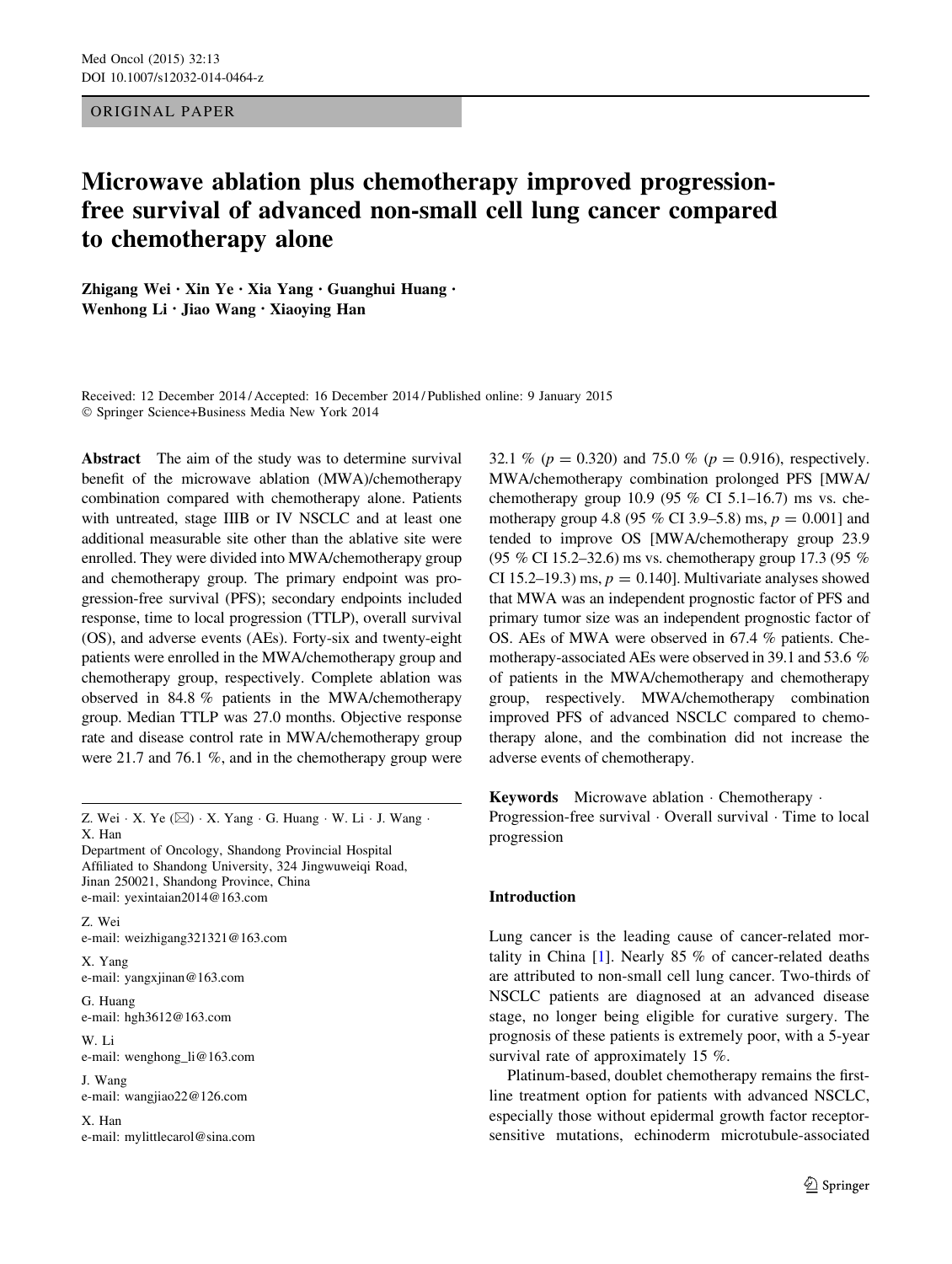protein-like 4-anaplastic lymphoma kinase fusion genes. Progression-free survival ranges from 3.6 to 4.8 months, and overall survival ranges from 7.9 to 10.3 months [[2,](#page-6-0) [3](#page-7-0)].

Several studies have attempted the application of local control methods besides chemotherapy to treat NSCLC. It was demonstrated that irradiation,  $^{125}I$  seed implantation, and radiofrequency ablation (RFA) combined with chemotherapy relieved symptoms and improved the objective response rate [[4–6\]](#page-7-0).

Microwave ablation, a new thermal ablation method, has been applied for early-stage NSCLC as an alternative to radical surgery with the intent of curing poor surgery candidates due to cardiopulmonary function and/or comorbidities [[7–9\]](#page-7-0). Compared with RFA, MWA has several advantages, particularly larger ablative regions, shorter treatment time, and less heat-sink effect [[10,](#page-7-0) [11](#page-7-0)].

Our previous study showed that MWA in combination with chemotherapy was effective and safe for advanced NSCLC treatment [\[12](#page-7-0)]. However, lack of comparison with chemotherapy alone influenced our conclusion. Thus, we conducted this retrospective study to evaluate whether MWA as a supplementary treatment method in combination with chemotherapy could improve the survival when compared with chemotherapy alone.

# Materials and methods

# Inclusion and exclusion criteria

Chemotherapy-naive patients with cytologically or histologically verified stage IIIB or IV NSCLC were retrospectively enrolled. Those with Eastern Cooperative Oncology Group Performance Status (ECOG PS) of 0 or 1 and at least 18 years of age were included. Adequate hepatic, liver, and bone marrow reserve functions were also required. Further, all enrolled patients had at least one measurable lesion other than the primary tumor lesion treated with MWA.

Patients with the following characteristics were excluded: (1) previous anticancer treatments including chemotherapy, irradiation, surgery, targeted therapy, thermal ablation, and radioactive seed implantation; (2) second primary malignant tumors within the previous 5 years; (3) symptomatic brain metastases or life expectancy  $\leq$ 3 months; and (4) severe hepatic, liver, and hematologic functions unfit for MWA or chemotherapy.

The study was approved by the Research Ethics Committee of the Institute of Shandong Provincial Hospital affiliated to Shandong University. Written informed consents were obtained from all patients.

## Treatment regimen

All enrolled patients were divided into two groups. The chemotherapy group included patients treated with chemotherapy alone. The MWA/chemotherapy group included patients treated with chemotherapy and MWA. In the chemotherapy group, patients were treated with gemcitabine 1,250 mg/m<sup>2</sup> on days 1 and 8, paclitaxel 175 mg/m<sup>2</sup> on day 1, docetaxel 75 mg/m<sup>2</sup> on day 1, or pemetrexed 500 mg/m<sup>2</sup> on day 1, followed by cisplatin 75 mg/m2 on day 1 and 2 or carboplatin dosed to a target area under the curve of 5 on day 1. In the MWA/chemotherapy group, patients were treated with the former chemotherapy regimens, and MWA was administered before or after chemotherapy. In both groups, chemotherapy was administered every 3 weeks and up to six cycles were conducted.

## MWA procedure

MWA procedures were performed under computed tomography guidance. The detailed procedure was described in a previous publication [[12\]](#page-7-0). One antenna was applied for tumors  $\langle 3.5 \rangle$  cm in diameter, and two for those  $\geq$ 3.5 cm in diameter simultaneously. The antenna has a single slot. MWA with an output of 60–80 W and an ablative zone of nearly  $3.5 \times 3$  cm was used, with a proposed ablative margin of 0.5 cm.

## Follow-up

Chest contrast computed tomography was administered within 15 days before treatment, at 24-h, 1-, 3-, 6-, 12-, 18-, 24-, and 36-month follow-up visits after MWA. Response to chemotherapy was evaluated every two cycles.

## Response and survival assessment

Response to MWA was classified as complete or incomplete ablation [[13\]](#page-7-0). The response to chemotherapy was classified as complete response (CR), partial response (PR), stable disease (SD), and progressive disease (PD) according to RECIST 1.1 [[14\]](#page-7-0).Survival was assessed by TTLP, PFS, and OS. TTLP was calculated from the time of ablation of primary tumors to local progression. PFS was calculated from the start of anticancer treatment, including chemotherapy and MWA, to disease progression, including progression in ablative sites, distant metastases, or death. OS was calculated from the start of anticancer treatment to death. Complications of MWA and chemotherapy were assessed according to the National Cancer Institute Common Toxicity Criteria version 3.0.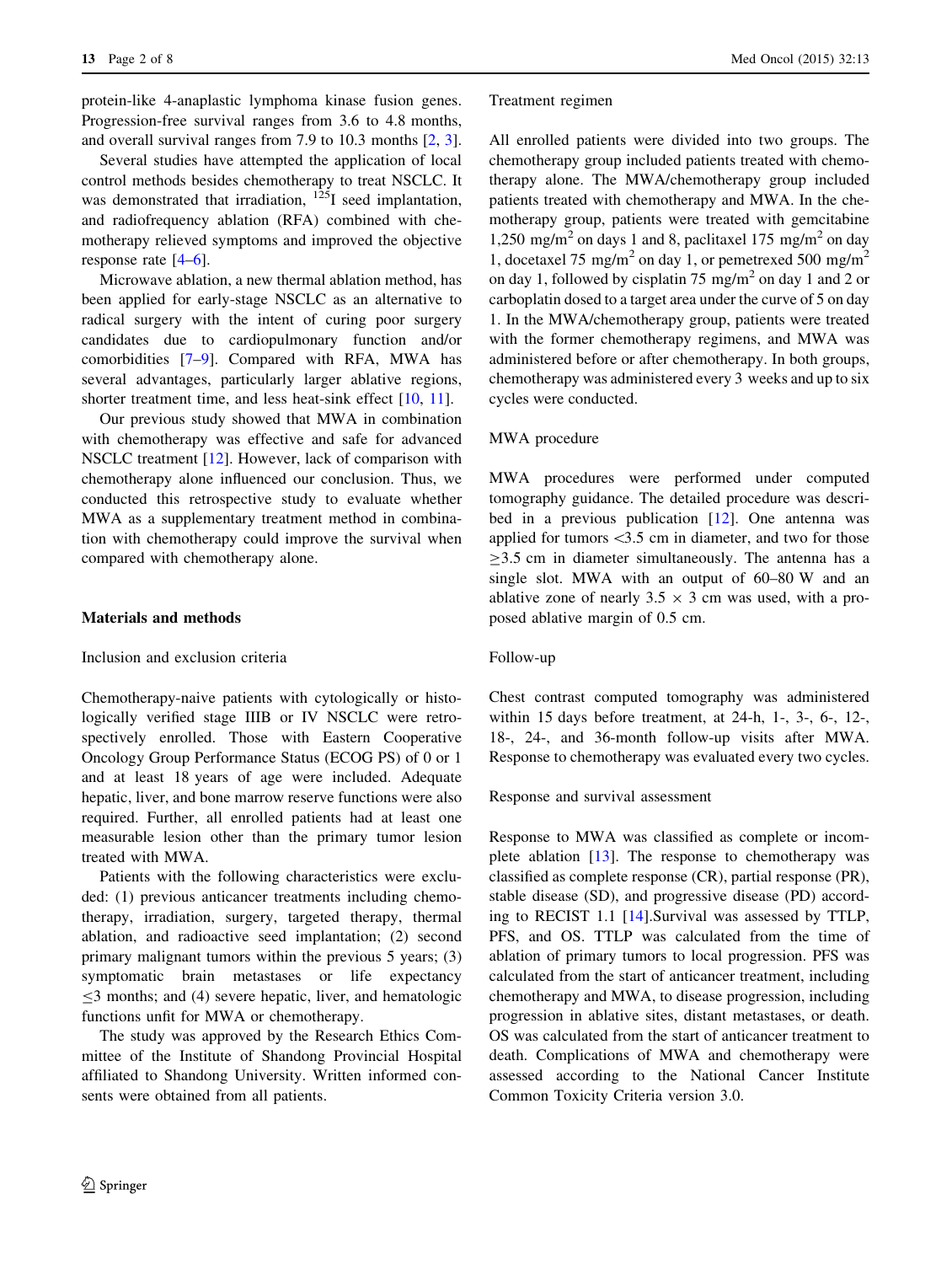# Statistical analyses

All analyses were performed using SPSS for Windows Version 17.0 (IBM, Chicago, IL, USA). Chi-square test was used to evaluate the correlation between clinical characteristics and response to MWA or chemotherapy. The correlation between adverse events (AE) and clinical characteristics was also evaluated using Chi-square test. Kaplan–Meier univariate analysis with log-rank test was used to assess the correlation between TTLP, PFS, and OS with clinical characteristics. Those characteristics with a  $p$  value  $\leq 0.1$  in univariate analysis and previously verified prognostic factors were used to conduct Cox regression multivariate analysis. The analyses were all two-sided, and  $p$  value  $\leq 0.05$  was considered statistically significant.

# **Results**

# Patients

From January 2011 to December 2013, 74 patients were enrolled in this study. Among them, 46 patients were enrolled in the MWA/chemotherapy group and 28 in the chemotherapy group. Patients had a mean age of 58.5 years, 37 patients were male, 69 had ECOG PS of 0–1, 31 had smoking history, and 60 had stage IV adenocarcinoma. Clinical characteristics of the patients in both groups were similar as shown in Table [1.](#page-3-0)

In the MWA/chemotherapy group, 26 primary tumors were located in the right lung, and 32 in the upper and middle lobes. The mean diameter of primary tumors was 3.7 (range 1.0–7.0) cm. In the chemotherapy group, 13 primary tumors were located in the right lung, and 17 in the upper and middle lobes. The mean diameter of primary tumors was 4.3 (range 1.2–11.0) cm.

# MWA in primary tumor sites

In the MWA/chemotherapy group, 46 patients underwent 46 MWA sessions corresponding to 72 antennas for 46 primary tumor sites. Among them, 20 patients were treated with one antenna and 26 with two antennas. Thirty-five (76.1 %) patients were treated with MWA initially, followed by chemotherapy. Eleven patients (23.9 %) were treated with chemotherapy first. Complete ablation was observed in 39 (84.8 %) patients, and incomplete ablation was observed in seven (15.2 %) patients. Further analyses showed that the response of MWA did not correlate to baseline characteristics, including gender ( $p = 0.682$ ), age  $(p = 1.000)$ , ECOG PS  $(p = 1.000)$ , smoking history  $(p = 1.000)$ , histology  $(p = 0.983)$ , stage  $(p = 1.000)$ , and tumor sizes ( $p = 1.000$ ) (Table [2](#page-4-0)).

## Response to chemotherapy

All patients enrolled were treated with first-line, platinumbased doublet chemotherapy. In the MWA/chemotherapy group, 19 patients were treated with pemetrexed, 16 with docetaxel, 7 with gemcitabine, and 4 with paclitaxel. Twentysix (56.5 %) patients received chemotherapy for  $>4$  cycles. CR, PR, SD, and PD were observed in 0, 10, 25, and 11 patients, respectively. Objective response rate (ORR) was 21.7 %, and disease control rate (DCR) was 76.1 %. In the chemotherapy group, 9 patients were treated with pemetrexed, 6 with docetaxel, 10 with gemcitabine, and 3 with paclitaxel. Twenty-two (78.6 %) patients received chemotherapy for  $\geq$  4 cycles. CR, PR, SD, and PD were observed in 0, 13, 8, and 7 patients, respectively. ORR was 32.1 %, and DCR was 75.0 %. ORR  $(p = 0.320)$  and DCR  $(p = 0.916)$  were similar in two groups.

# Survival

Until the last follow-up on March 27, 2014, the median follow-up was of 21.0 (range 5.1–39.2) months. In the MWA/chemotherapy group, nine patients presented progression in ablative sites, 30 presented progression in metastatic sites, and 16 patients died. In the chemotherapy group, 28 patients presented progression in primary and metastatic sites, and 19 patients died.

In the MWA/chemotherapy group, the median TTLP was 27.0 (95 % CI 22.2–31.7) ms. Patients in the MWA/chemotherapy group had better PFS [MWA/chemotherapy group, 10.9 (95 % CI 5.1–16.7) ms vs. chemotherapy group, 4.8  $(95\% \text{ CI } 3.9-5.8) \text{ ms}, p = 0.001$  (Fig. [1\)](#page-4-0). The median OS in MWA/chemotherapy group was 23.9 (95 % CI 15.2–32.6) ms, and in the chemotherapy group,  $17.3$  (95 % CI 15.2–19.3) ms, but the difference was not significant ( $p = 0.140$ ) (Fig. [2\)](#page-4-0). Those with primary tumors  $\leq 3.0$  cm in diameter had better PFS [\3.0 cm, median 12.2 (95 % CI 5.2–19.2) ms vs.  $>3.0$  cm, median 6.2 (95 % CI 4.8–7.5) ms.  $p = 0.085$ ] (Fig. [3](#page-4-0)) and OS [ $\leq 3.0$  cm, mean 43.4 (95 % CI 34.1–52.6) ms vs.  $\geq 3.0$  cm, median 19.1 ms, 95 % CI 15.0–23.2 ms,  $p = 0.000$  (Fig. [4\)](#page-5-0) than those with tumors  $\geq$ 3.0 cm in diameter. Univariate analyses failed to show the correlation between PFS or OS with other clinical characteristics (Table [3](#page-5-0)). Factors such as gender, ECOG, pathology, stage, MWA treatment, and tumor size were conducted for multivariate analyses. MWA treatment was the independent prognostic factor of PFS ( $p = 0.001$ ), and tumor size was the independent prognostic factor of OS ( $p = 0.000$ ), but not the MWA treatment  $(p = 0.108)$  (Table [4](#page-6-0)).

# AEs

MWA-associated AEs were observed in 31 patients (67.4 %). They included pneumothorax, pleural effusion,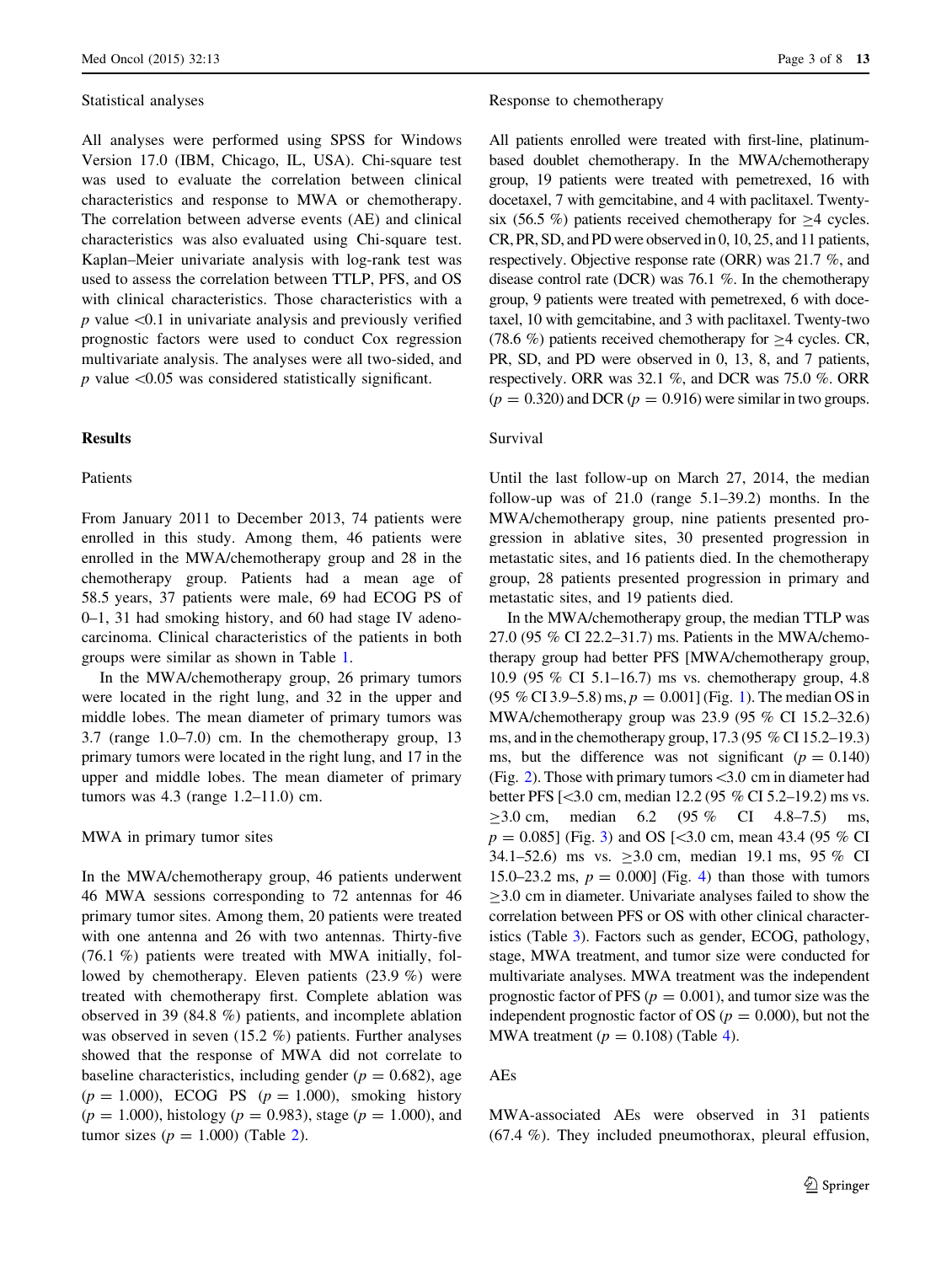<span id="page-3-0"></span>Table 1 Baseline clinicopathological characteristics of study patients

|                       |        | MWA/chemotherapy group | Chemotherapy group | $\boldsymbol{p}$ |       |
|-----------------------|--------|------------------------|--------------------|------------------|-------|
|                       | Number | Percent                | Number             | Percent          |       |
| Gender                |        |                        |                    |                  |       |
| Male                  | 27     | 58.7                   | 18                 | 64.3             | 0.055 |
| Female                | 19     | 41.3                   | 10                 | 35.7             |       |
| Age                   |        |                        |                    |                  |       |
| < 60                  | 19     | 41.3                   | 17                 | 60.7             | 0.105 |
| $\geq 60$             | 27     | 58.7                   | 11                 | 39.3             |       |
| <b>ECOG</b>           |        |                        |                    |                  |       |
| $0 - 1$               | 43     | 93.5                   | 26                 | 92.9             | 1.000 |
| $\overline{2}$        | 3      | 6.5                    | $\overline{2}$     | 7.1              |       |
| Smoking history       |        |                        |                    |                  |       |
| <b>Smokers</b>        | 21     | 45.7                   | 18                 | 64.3             | 0.401 |
| Non-smokers           | 25     | 54.3                   | 10                 | 35.7             |       |
| Pathology             |        |                        |                    |                  |       |
| <b>ADC</b>            | 36     | 78.3                   | 24                 | 85.7             | 0.427 |
| Non-ADC               | 10     | 21.7                   | $\overline{4}$     | 14.3             |       |
| Stage                 |        |                        |                    |                  |       |
| <b>IIIB</b>           | 8      | 17.4                   | 6                  | 21.4             | 0.667 |
| IV                    | 38     | 82.6                   | 22                 | 78.6             |       |
| Primary tumor site    |        |                        |                    |                  |       |
| Right lung            | 26     | 56.5                   | 13                 | 46.4             | 0.399 |
| Left lung             | 20     | 43.5                   | 15                 | 53.6             |       |
| Primary tumor site    |        |                        |                    |                  |       |
| Upper and middle lobe | 32     | 69.6                   | 17                 | 60.7             | 0.713 |
| Lower lobe            | 14     | 30.4                   | 11                 | 39.3             |       |
| Primary tumor size    |        |                        |                    |                  |       |
| Mean                  | 3.7    | $(1.0 - 7.0)$          | 4.3                | $(1.2 - 11.0)$   | 0.145 |
| $<$ 3.0 cm            | 17     | 37.0                   | 5                  | 17.9             |       |
| $\geq$ 3.0 cm         | 29     | 63.0                   | 23                 | 82.1             |       |
| Metastases            |        |                        |                    |                  |       |
| Lymph node            | 35     |                        | 22                 |                  |       |
| Intrapulmonary        | 14     |                        | 5                  |                  |       |
| Distant               | 38     |                        | 22                 |                  |       |
| Metastases            |        |                        |                    |                  |       |
| $\mathbf{1}$          | 11     | 23.9                   | 5                  | 17.9             | 0.356 |
| $\geq$ 2              | 35     | 76.1                   | 23                 | 82.1             |       |

ADC adenocarcinoma, non-ADC non-adenocarcinoma, ECOG Eastern Cooperative Oncology Group, MWA microwave ablation

infection, and hemothorax, which were observed in 18, 15, 9, and 7 patients, respectively. Most AEs were grades 1 and 2; only three patients (6.5 %) presented with grade 3 AEs, consist of pneumothorax that required chest tube drainage.

Chemotherapy-associated AEs were observed in 18  $(39.1\%)$  and 15  $(53.6\%)$  patients in the MWA/chemotherapy group and chemotherapy group, respectively. Bone marrow inhibition and gastrointestinal reactions were the most common AEs, which were seen in 11 and 5 patients in the MWA/chemotherapy, but 9 and 8 patients in the chemotherapy groups. Grade 3 AEs were more common in the chemotherapy group (4/28, 14.3 %) than in the MWA/ chemotherapy group (2/46, 4.3 %).

# Discussion

This study was conducted to evaluate whether MWA, in combination with chemotherapy, could improve the survival of advanced NSCLC patients compared with chemotherapy alone. Complete ablation was observed in 84.8 % of patients. The median TTLP was 27.0 months. MWA combined with chemotherapy prolonged PFS and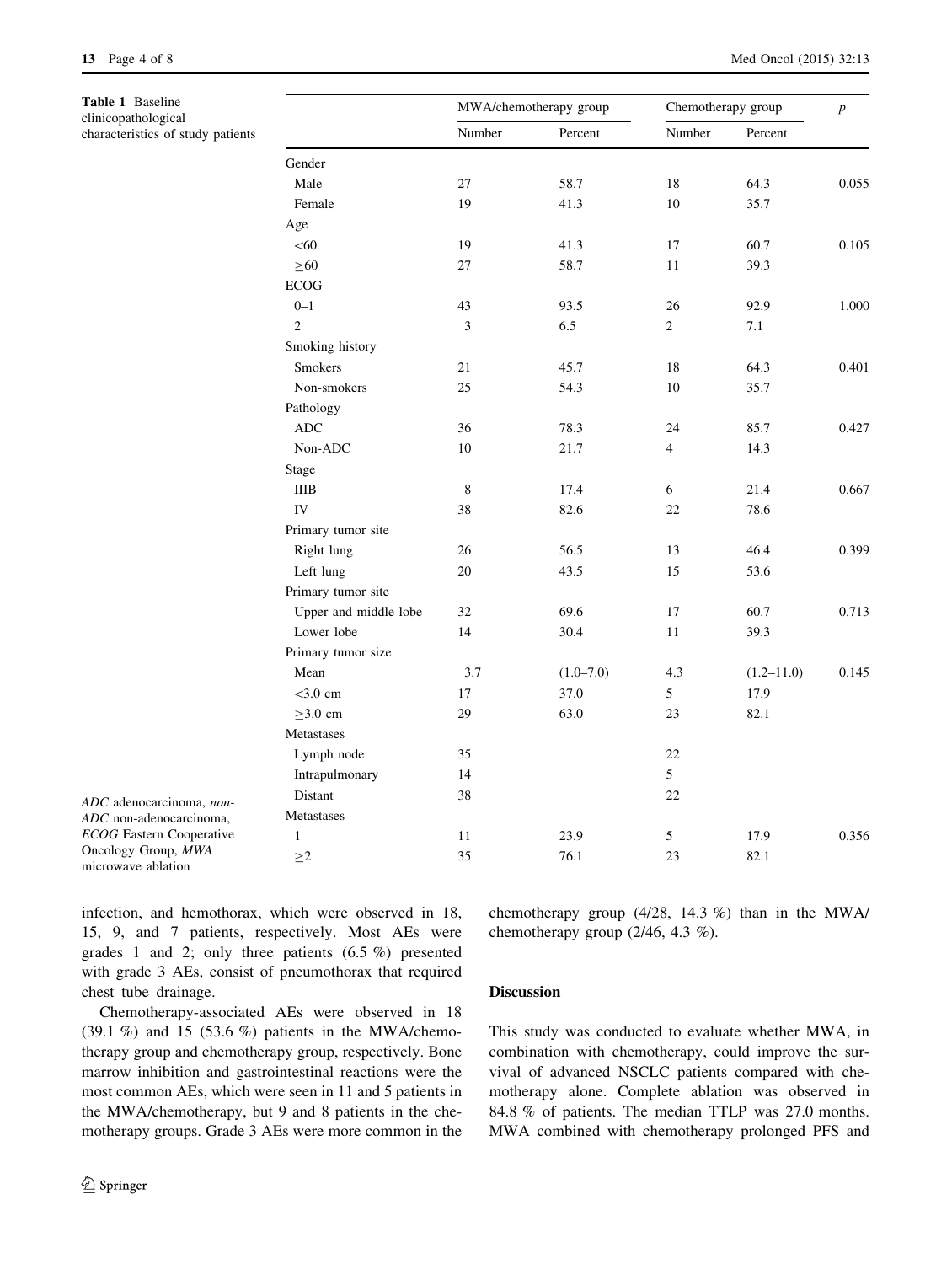<span id="page-4-0"></span>Table 2 Correlation between response to MWA and clinical characteristics

|                               | Complete<br>ablation | Incomplete<br>ablation | $\boldsymbol{p}$ |
|-------------------------------|----------------------|------------------------|------------------|
| Gender                        |                      |                        | 0.682            |
| Male                          | 22                   | 5                      |                  |
| Female                        | 17                   | $\overline{c}$         |                  |
| Age                           |                      |                        | 1.000            |
| < 60                          | 23                   | 4                      |                  |
| $\geq 60$                     | 16                   | 3                      |                  |
| <b>ECOG</b>                   |                      |                        | 1.000            |
| $0 - 1$                       | 36                   | 7                      |                  |
| $\overline{2}$                | 3                    | $\overline{0}$         |                  |
| Smoking history               |                      |                        | 1.000            |
| <b>Smokers</b>                | 18                   | 3                      |                  |
| Non-smokers                   | 21                   | $\overline{4}$         |                  |
| Pathology                     |                      |                        | 0.983            |
| <b>ADC</b>                    | 30                   | 6                      |                  |
| Non-ADC                       | 9                    | $\mathbf{1}$           |                  |
| Stage                         |                      |                        | 1.000            |
| <b>IIIB</b>                   | 7                    | $\mathbf{1}$           |                  |
| IV                            | 32                   | 6                      |                  |
| Diameter of primary<br>tumors |                      |                        | 1.000            |
| $<$ 3.0 cm                    | 15                   | $\overline{c}$         |                  |
| $\geq$ 3.0 cm                 | 24                   | 5                      |                  |

ADC adenocarcinoma, ECOG Eastern Cooperative Oncology Group, MWA microwave ablation







Fig. 2 Kaplan–Meier of OS in MWA/chemotherapy group and chemotherapy group. The median OS was 23.9 ms (95 % CI 15.2–32.6 ms) in MWA/chemotherapy group  $(n = 46)$  and 17.2 ms (95 % CI 15.2–19.3 ms) in chemotherapy group  $(n = 28)$ . CI confidence interval, OS overall survival



Fig. 1 Kaplan–Meier of PFS in MWA/chemotherapy group and chemotherapy group. The median PFS was 10.9 ms (95 % CI 5.1–16.7 ms) in MWA/chemotherapy group  $(n = 46)$  and 4.8 ms (95 % CI 3.9–5.8 ms) in chemotherapy group ( $n = 28$ ). CI confidence interval, PFS progression-free survival

Fig. 3 Kaplan–Meier of PFS between tumor size  $\lt 3.0$  and  $\ge 3.0$  cm. The median PFS was 12.2 ms  $(95\% \text{ CI } 5.2-19.2 \text{ ms})$  in tumor size  $3.0$  cm ( $n = 22$ ) and 6.2 ms (95 % CI 4.8–7.5 ms) in tumor size  $\geq$ 3.0 cm (*n* = 52). CI confidence interval, *PFS* progression-free survival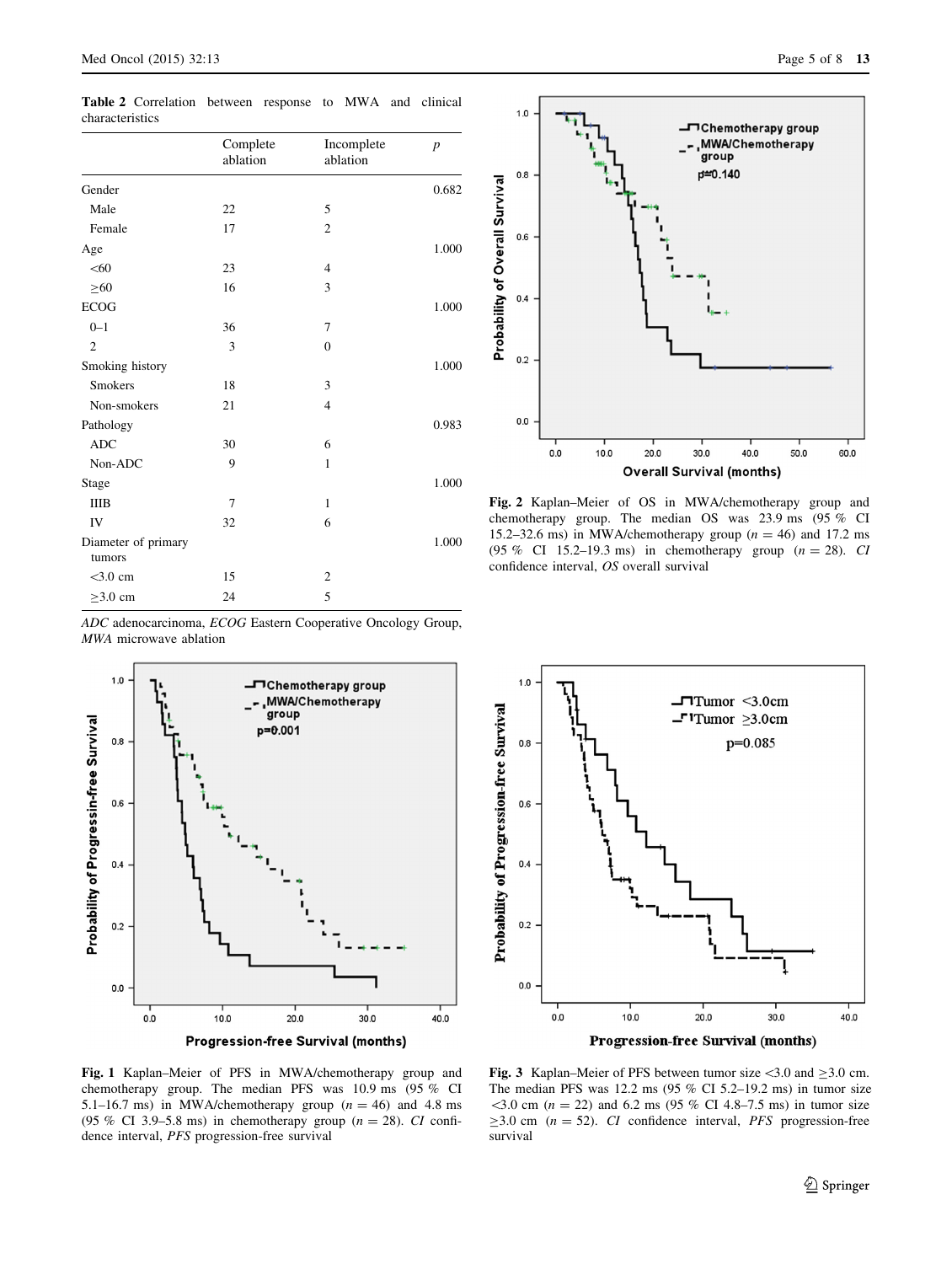<span id="page-5-0"></span>

Fig. 4 Kaplan–Meier of OS between tumor size  $\lt 3.0$  and  $\ge 3.0$  cm. The mean OS was 43.4 ms (95 % CI 34.1–52.6 ms) in tumor size  $\leq$ 3.0 cm (n = 22) and 19.1 ms (95 % CI 15.0–23.2 ms) in tumor size  $\geq$ 3.0 cm (n = 52). CI confidence interval, OS overall survival

Table 3 Correlation between PFS and OS and clinical characteristics

tended to improve mean survival time. AEs of MWA were common but tolerable. AEs in the MWA/chemotherapy group were lower than in the chemotherapy group, but ORR and DCR were similar in both groups (Fig. [3\)](#page-4-0).

MWA is a new thermal ablation method in which a microwave of 915 or 2,450 MHz is applied to induce coagulation necrosis [[7\]](#page-7-0). For medically inoperative patients with early-stage NSCLC, MWA is an alternative treatment method, with high efficacy and less AEs [\[7–9](#page-7-0)].

In our study, complete ablation was observed in 84.8 % of patients, lower than results obtained in previous studies [\[7–9](#page-7-0)], in which patients had early-stage NSCLC with a median maximal tumor diameter ranging from 2.4–2.95 cm [[7,](#page-7-0) [8\]](#page-7-0). In our study, all patients treated with MWA had advanced NSCLC and the median maximal tumor diameter was 3.5 cm. Nevertheless, patients treated with MWA had better local control rates, with a median TTLP of 27.0 months (Fig. 4).

To the best of our knowledge, no other studies have explored the MWA combination with chemotherapy in patients with advanced NSCLC to date. Although previous studies have explored the efficacy of RFA in advancedstage patients, one study from Korea showed that a median

|                    | PFS (ms) |              | $\overline{p}$ | $OS$ (ms)      |               | $\boldsymbol{p}$ |
|--------------------|----------|--------------|----------------|----------------|---------------|------------------|
|                    | Median   | 95 % CI      |                | Median         | 95 % CI       |                  |
| Gender             |          |              |                |                |               |                  |
| Male               | 7.4      | $3.6 - 11.2$ | 0.882          | 21.6           | $15.1 - 28.2$ | 0.848            |
| Female             | 6.9      | $4.2 - 9.6$  |                | 18.5           | $15.9 - 21.1$ |                  |
| Age                |          |              |                |                |               |                  |
| < 60               | 7.3      | $5.2 - 9.3$  | 0.476          | 17.9           | $15.9 - 20.0$ | 0.288            |
| $\geq 60$          | 7.0      | $3.1 - 11.0$ |                | 29.7           | 18.9-40.5     |                  |
| <b>ECOG</b>        |          |              |                |                |               |                  |
| $0 - 1$            | 7.3      | $5.7 - 8.8$  | 0.803          | 20.8           | $15.2 - 26.4$ | 0.423            |
| $\overline{2}$     | 7.2      | $0.0 - 14.9$ |                | 16.2           | $2.8 - 29.7$  |                  |
| Smoking history    |          |              |                |                |               |                  |
| <b>Smokers</b>     | 6.9      | $5.5 - 8.2$  | 0.739          | 21.6           | $15.1 - 28.2$ | 0.735            |
| Non-smokers        | 7.5      | $4.9 - 10.0$ |                | 18.5           | $16.3 - 20.7$ |                  |
| Pathology          |          |              |                |                |               |                  |
| <b>ADC</b>         | 7.0      | $6.0 - 8.1$  | 0.588          | 18.7           | $13.3 - 24.0$ | 0.927            |
| Non-ADC            | 8.2      | $0.0 - 18.1$ |                | 23.9           | 14.9-32.9     |                  |
| Stage              |          |              |                |                |               |                  |
| <b>IIIB</b>        | 9.6      | $5.2 - 14.1$ | 0.815          | 18.7           | $10.5 - 26.9$ | 0.793            |
| <b>IV</b>          | 7.2      | $5.7 - 8.8$  |                | 21.6           | $15.0 - 28.3$ |                  |
| Treatment          |          |              |                |                |               |                  |
| MWA/CT group       | 10.9     | $5.1 - 16.7$ | 0.001          | 23.9           | $15.2 - 32.6$ | 0.140            |
| CT group           | 4.8      | $3.9 - 5.8$  |                | 17.3           | $15.2 - 19.3$ |                  |
| Primary tumor size |          |              |                |                |               |                  |
| $<$ 3.0 cm         | 12.2     | $5.2 - 19.2$ | 0.085          | $43.4^{\rm a}$ | $34.1 - 52.6$ | 0.000            |
| $\geq$ 3.0 cm      | 6.2      | $4.8 - 7.5$  |                | $19.1^a$       | $15.0 - 23.2$ |                  |

ADC adenocarcinoma, ECOG Eastern Cooperative Oncology Group, MWA microwave ablation, OS overall survival, PFS progression-free survival

<sup>a</sup> The data presented are mean values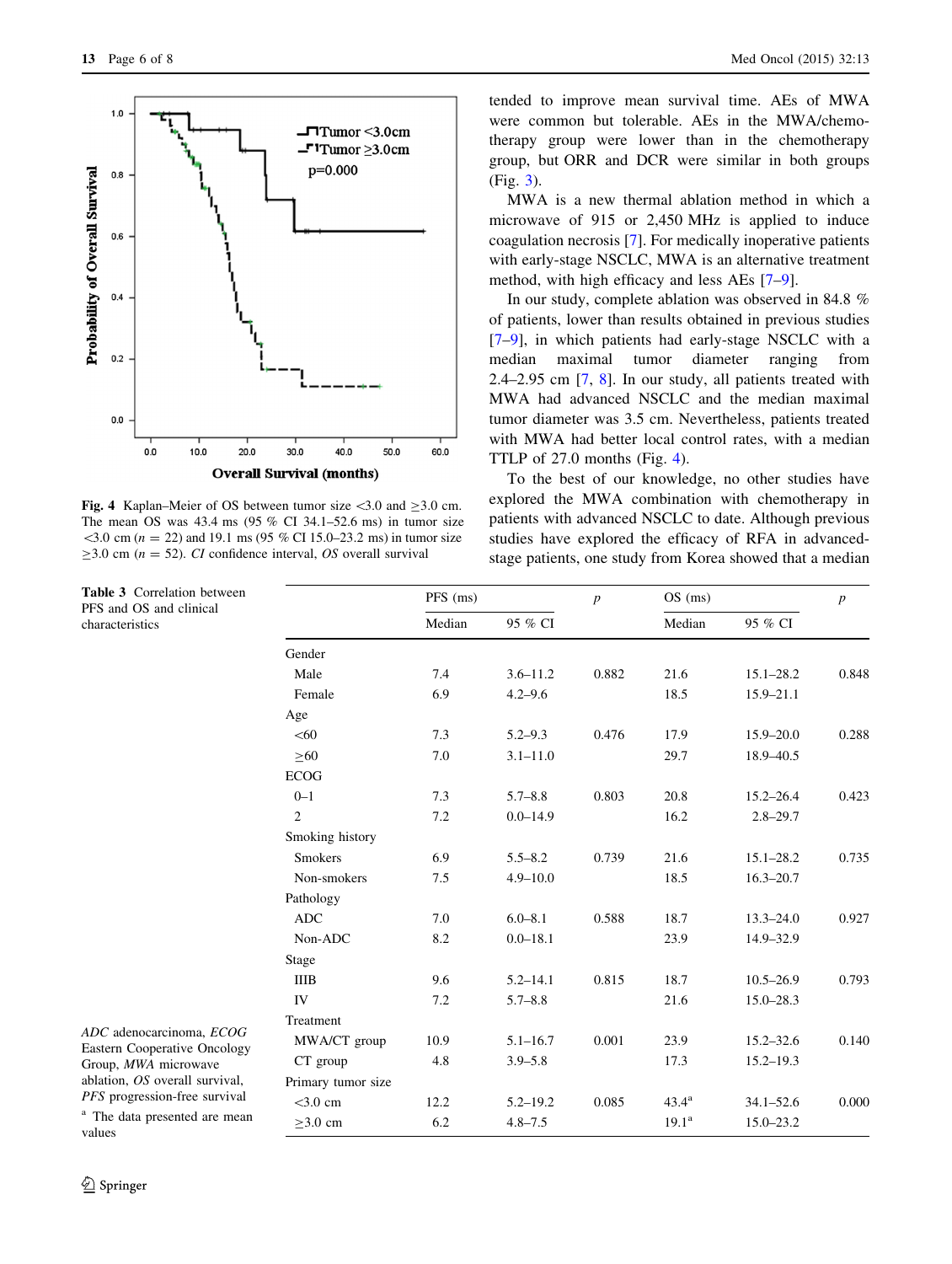<span id="page-6-0"></span>

| <b>Table 4</b> Multivariate analyses<br>of PFS and OS using Cox<br>regression                                                                         |                    | <b>PFS</b> |                 | p     | <b>OS</b> |                 | $\boldsymbol{p}$ |
|-------------------------------------------------------------------------------------------------------------------------------------------------------|--------------------|------------|-----------------|-------|-----------|-----------------|------------------|
|                                                                                                                                                       |                    | <b>OR</b>  | 95 % CI         |       | OR        | 95 % CI         |                  |
|                                                                                                                                                       | Gender             | 0.873      | $0.492 - 1.548$ | 0.643 | 0.785     | $0.371 - 1.662$ | 0.527            |
| CI confidence interval, <i>ECOG</i><br>Eastern Cooperative Oncology<br>Group, OR odds ratio, OS<br>overall survival, PFS<br>progression-free survival | <b>ECOG</b>        | 0.872      | $0.289 - 2.632$ | 0.808 | 1.020     | $0.267 - 3.900$ | 0.977            |
|                                                                                                                                                       | Pathology          | 0.993      | $0.508 - 1.944$ | 0.985 | 0.930     | $0.393 - 2.201$ | 0.869            |
|                                                                                                                                                       | Stage              | 1.592      | $0.778 - 3.257$ | 0.203 | 0.957     | $0.420 - 2.183$ | 0.918            |
|                                                                                                                                                       | Treatment          | 0.373      | $0.207 - 0.672$ | 0.001 | 0.801     | $0.363 - 1.767$ | 0.583            |
|                                                                                                                                                       | Primary tumor size | 1.644      | 0.879 - 3.075   | 0.120 | 5.795     | 2.055-16.338    | 0.001            |

OS of 42.0 months was achieved after combination treatment [[15\]](#page-7-0). Two studies from China applied RFA in combination with gemcitabine/cisplatin and paclitaxel/ carboplatin, and the median OS ranged from 16.8– 17.4 months [[16,](#page-7-0) [17\]](#page-7-0). Another study from China administered RFA as a supplemental treatment for NSCLC patients without progression after chemotherapy, and the PFS and OS were 16 weeks and 14 months, respectively [\[6](#page-7-0)]. These studies validated the premise that RFA combined with chemotherapy could be an effective treatment method for advanced NSCLC.

We found that patients in the MWA/chemotherapy group had better ORR and similar DCR compared with the chemotherapy group. The difference may be explained mainly by the different chemotherapy cycles. In the MWA/ chemotherapy group, 56.5 % of patients received  $\geq$ 4 cycles of chemotherapy, but 78.6 % of patients in the chemotherapy group received  $>4$  chemotherapy cycles.

In our study, patients treated with MWA and CT had better PFS and OS. PFS and OS of the MWA/chemotherapy group were 10.9 and 23.9 months, respectively. The PFS in our study was in agreement with the PFS found in a previous study [[6](#page-7-0)]. Notably, the OS achieved in our study was better than in previous studies [\[15](#page-7-0)– [17](#page-7-0)].The difference of PFS between two groups was of great statistical significance ( $p = 0.001$ ), although the difference of OS was not significant ( $p = 0.140$ ). MWA in combination with chemotherapy improved the survival especially in terms of PFS of patients with advanced NSCLC. Perhaps several mechanisms could clarify the benefit. First was the tumor burden reduction. MWA induces coagulation necrosis, and thus, the standardized uptake value decreases to normal levels in the ablative zones when evaluated by PET/CT [\[18](#page-7-0)–[20\]](#page-7-0). Second was the improvement of immune function. One study showed a transient peripheral increase in  $T$  helper cells  $(CD3+)$ and  $CD4+$ ) and B cells after MWA treatment [\[21](#page-7-0)]. Another study detected the increased infiltration of lymphocytes (predominantly CD3+ T cells, CD56+ NK cells, and macrophages) after MWA [[22\]](#page-7-0). Third was the strong synergistic effect between thermal ablation and chemotherapy. Preclinical studies had showed that RFA,

in combination with doxorubicin and liposomal doxorubicin, could increase high-temperature-based coagulation and tumor destruction  $[23-25]$ . The effect has been attributed to cellular stress through the production of oxidative damage to DNA, nitrative damage to proteins, and lipid injury, as well as activation and acceleration of apoptosis [[26](#page-7-0)]. Further, the induced hyperthermia of thermal ablation was observed to increase the release and intracellular attachment of doxorubicin in human tumor xenograft models [[27\]](#page-7-0).

With respect to the sequence of chemotherapy and thermal ablation, there are no conclusions. Previous studies applied RFA followed by chemotherapy and others applied chemotherapy followed by RFA [\[6](#page-7-0), [16](#page-7-0), [17\]](#page-7-0), although the former was more common. A preclinical study recommended administration of RFA first [[27\]](#page-7-0). In our study, most patients (76.1 %) underwent MWA first. Eleven patients underwent chemotherapy followed by MWA mainly due to the existence of pleural effusion or refusal of MWA at the beginning of treatment.

In terms of safety, MWA AEs were observed in 67.4 % of patients, pneumothorax being the most common AE, which is concordant with earlier studies [[7–9\]](#page-7-0). However, only 6.5 % of AEs were grade 3 and required intervention. In both MWA/chemotherapy and chemotherapy groups, bone marrow inhibition and gastrointestinal reactions were the most common AEs (39.1 and 53.6 % of patients, respectively).

In conclusion, MWA, as a supplementary treatment method, was able to improve the PFS of advanced NSCLC patients when combined with chemotherapy. MWA in combination with chemotherapy did not increase the AEs of chemotherapy.

Conflict of interest The authors declare no conflict of interest.

# References

- 1. Chen W, Zheng R, Zhang S, et al. Annual report on status of cancer in China, 2010. Chin J Cancer Res. 2014;26(1):48–58.
- 2. Schiller JH, Harrington D, Belani CP, et al. Comparison of four chemotherapy regimens for advanced non-small-cell lung cancer. N Engl J Med. 2002;346:92–8.